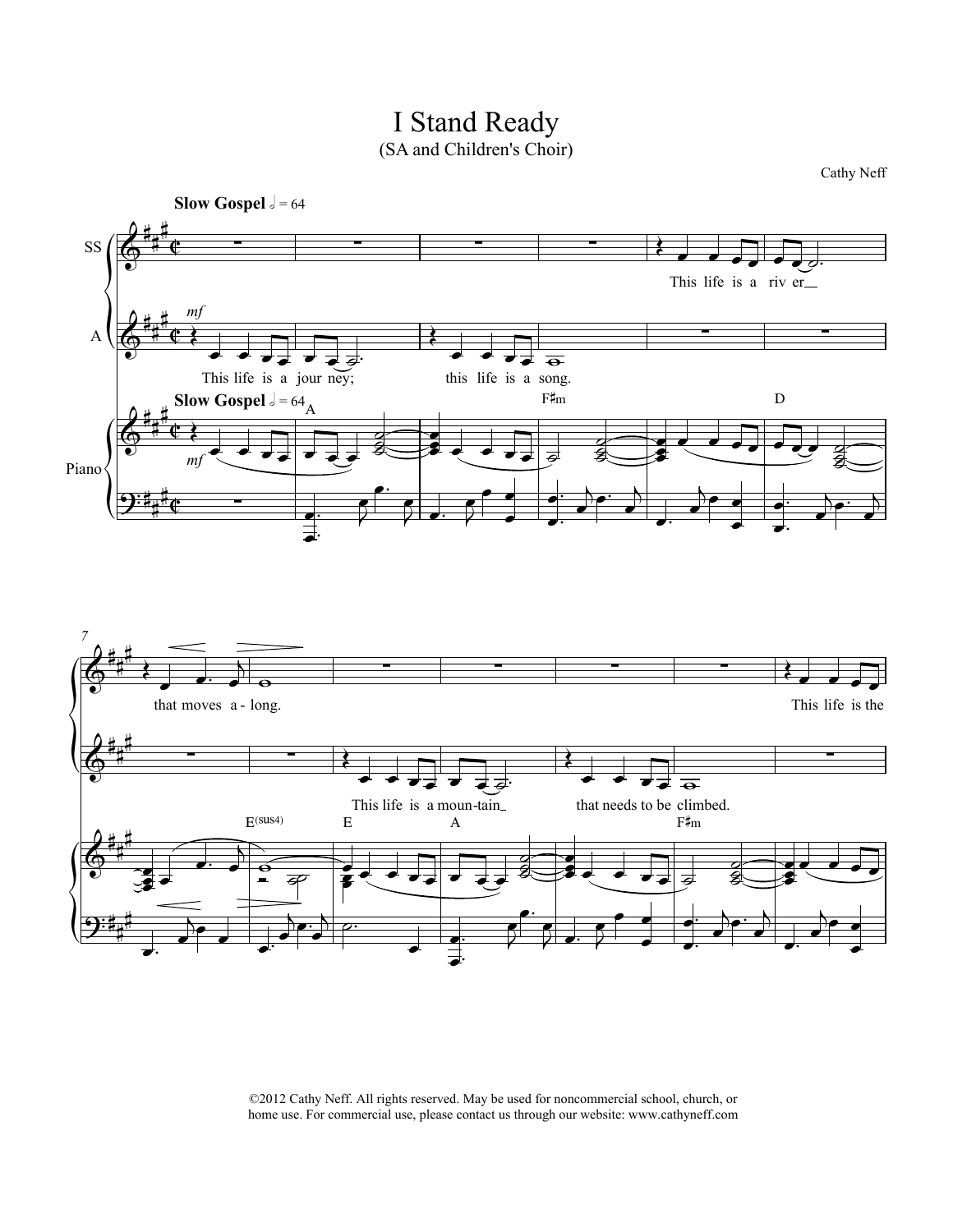



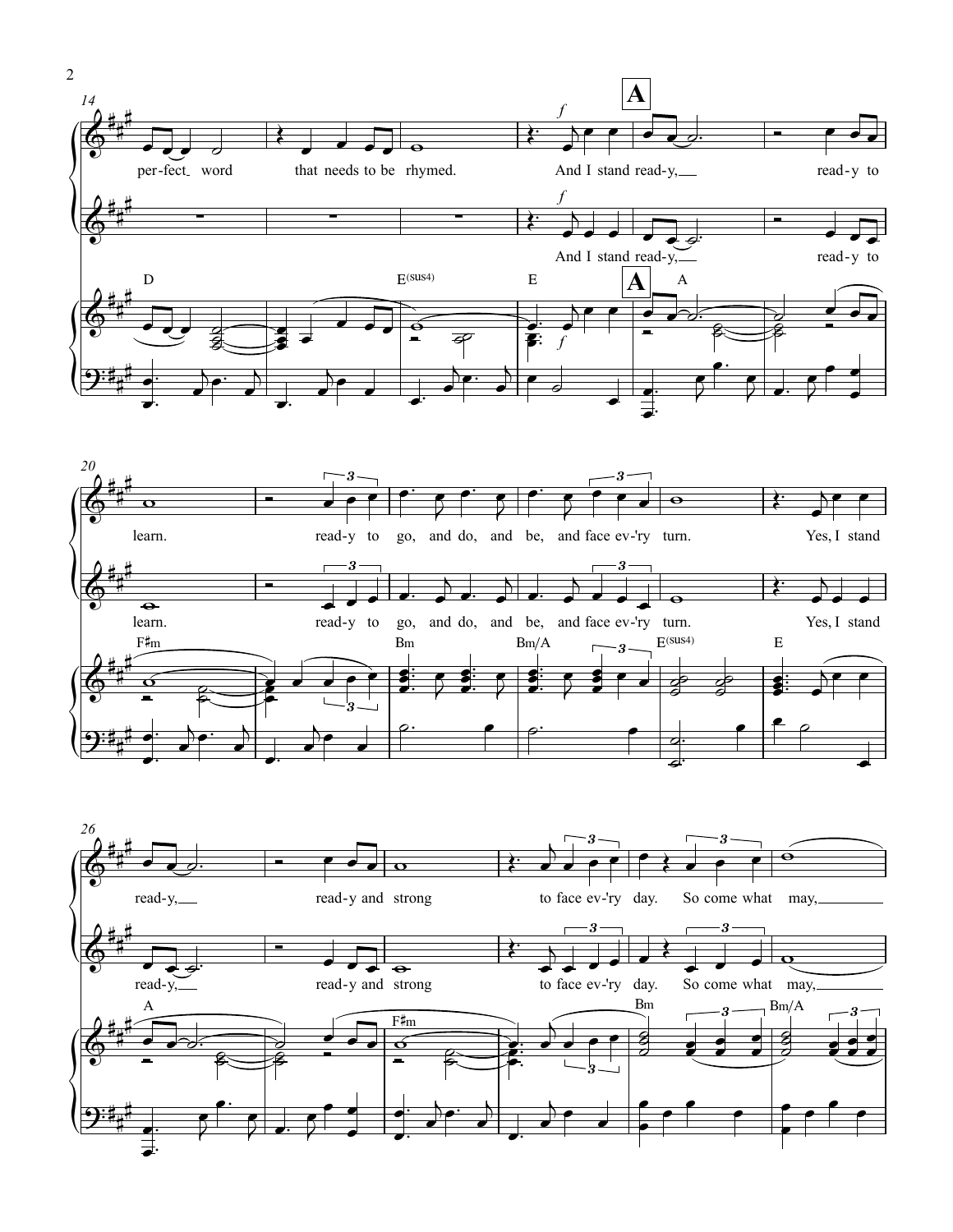

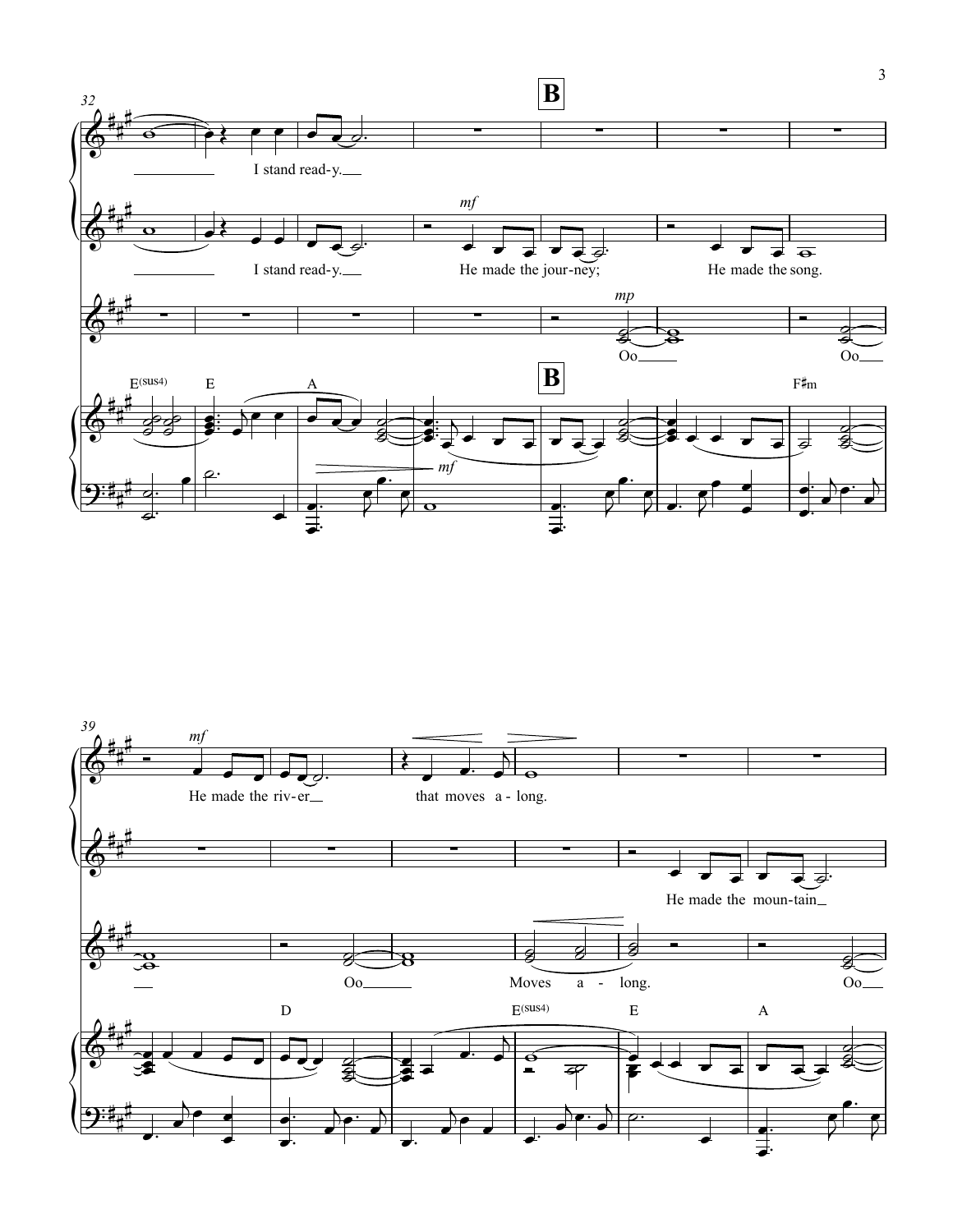



4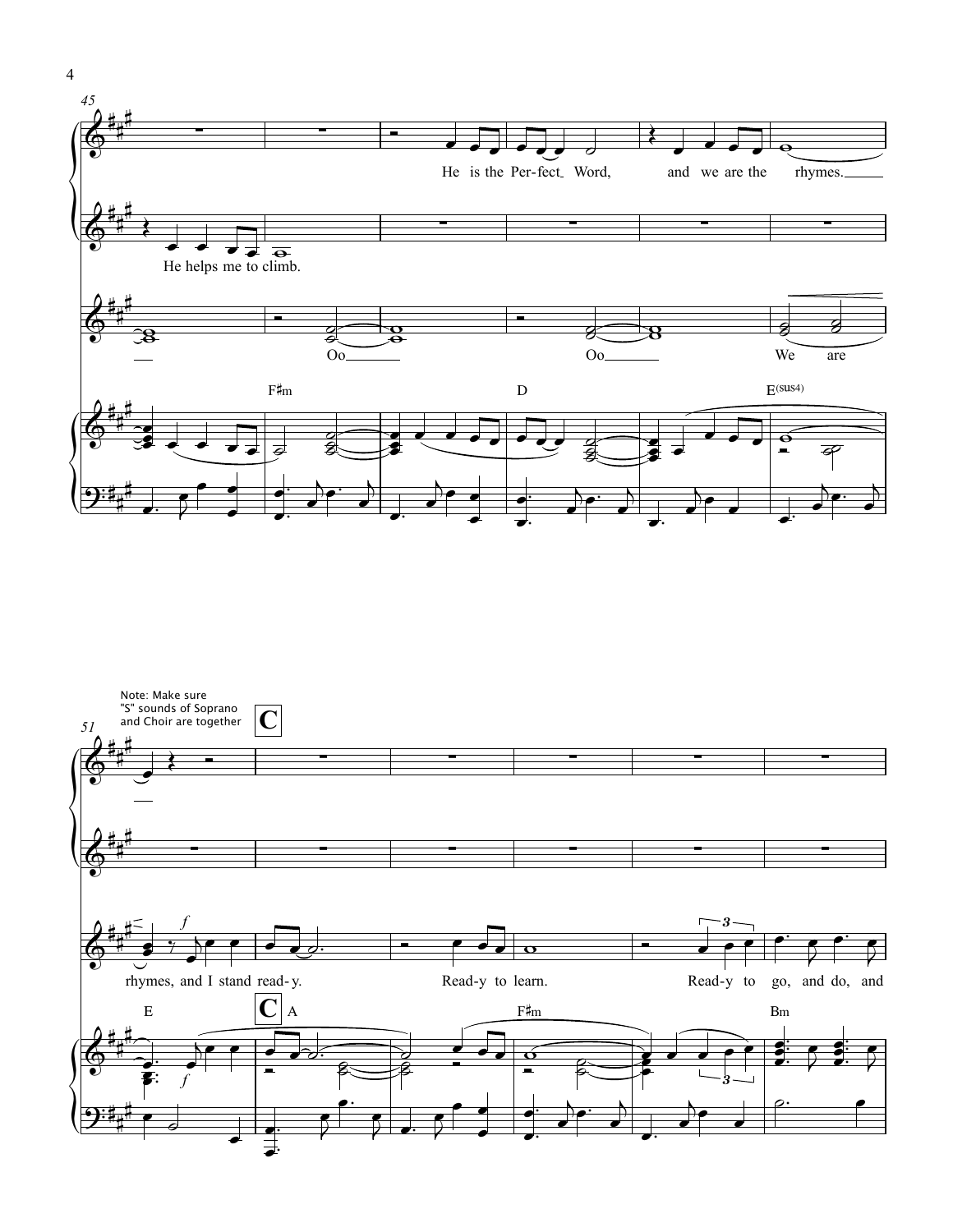

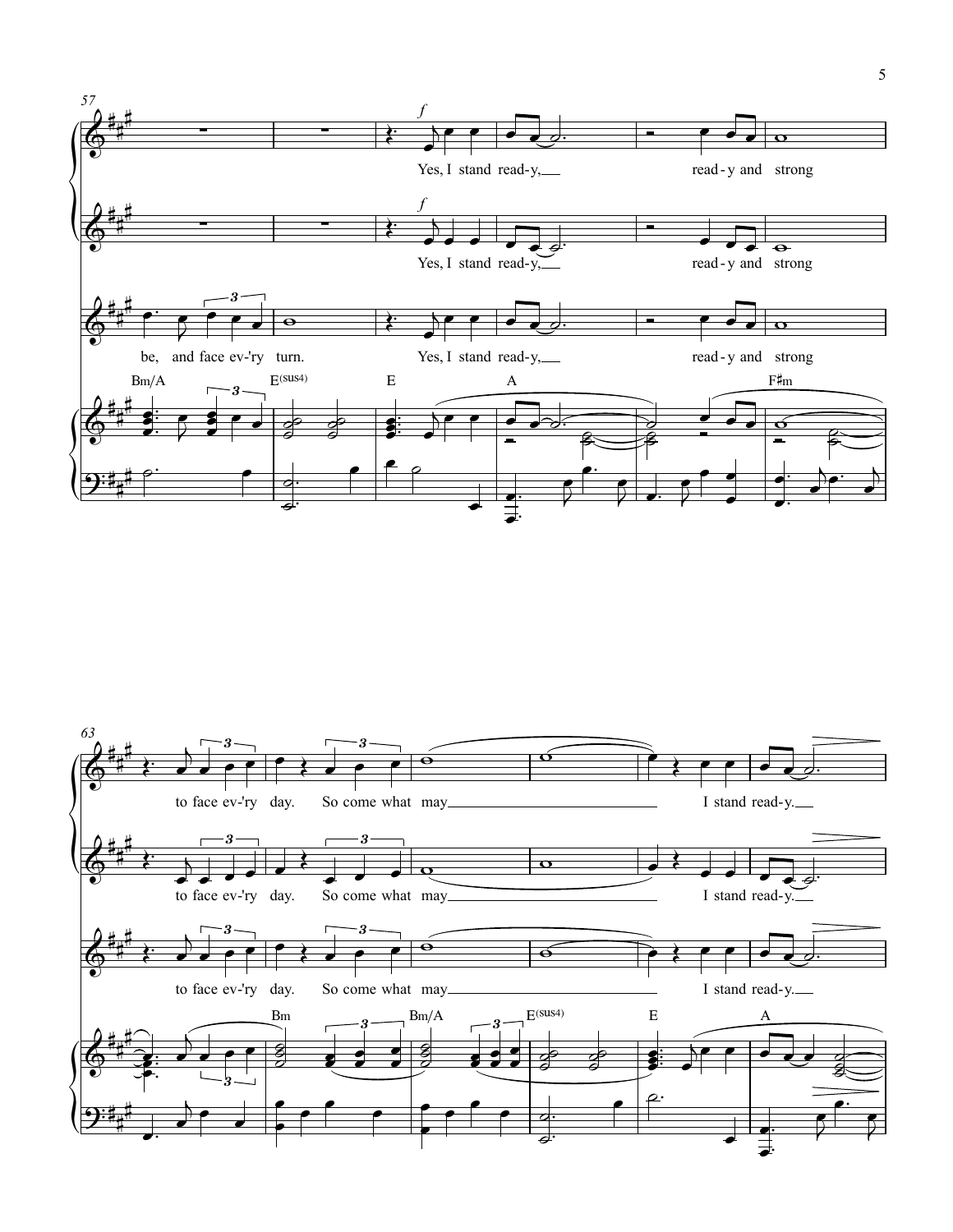



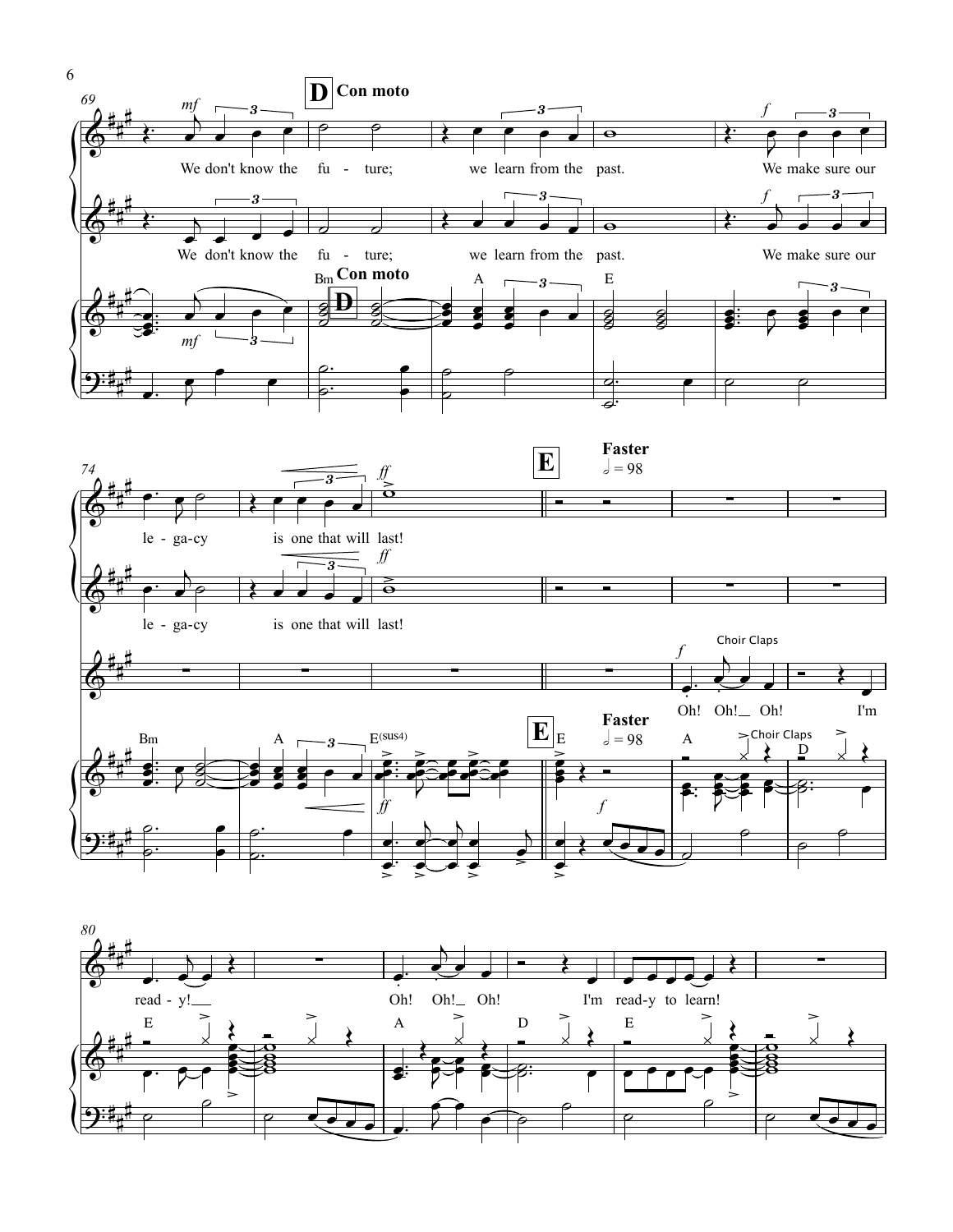

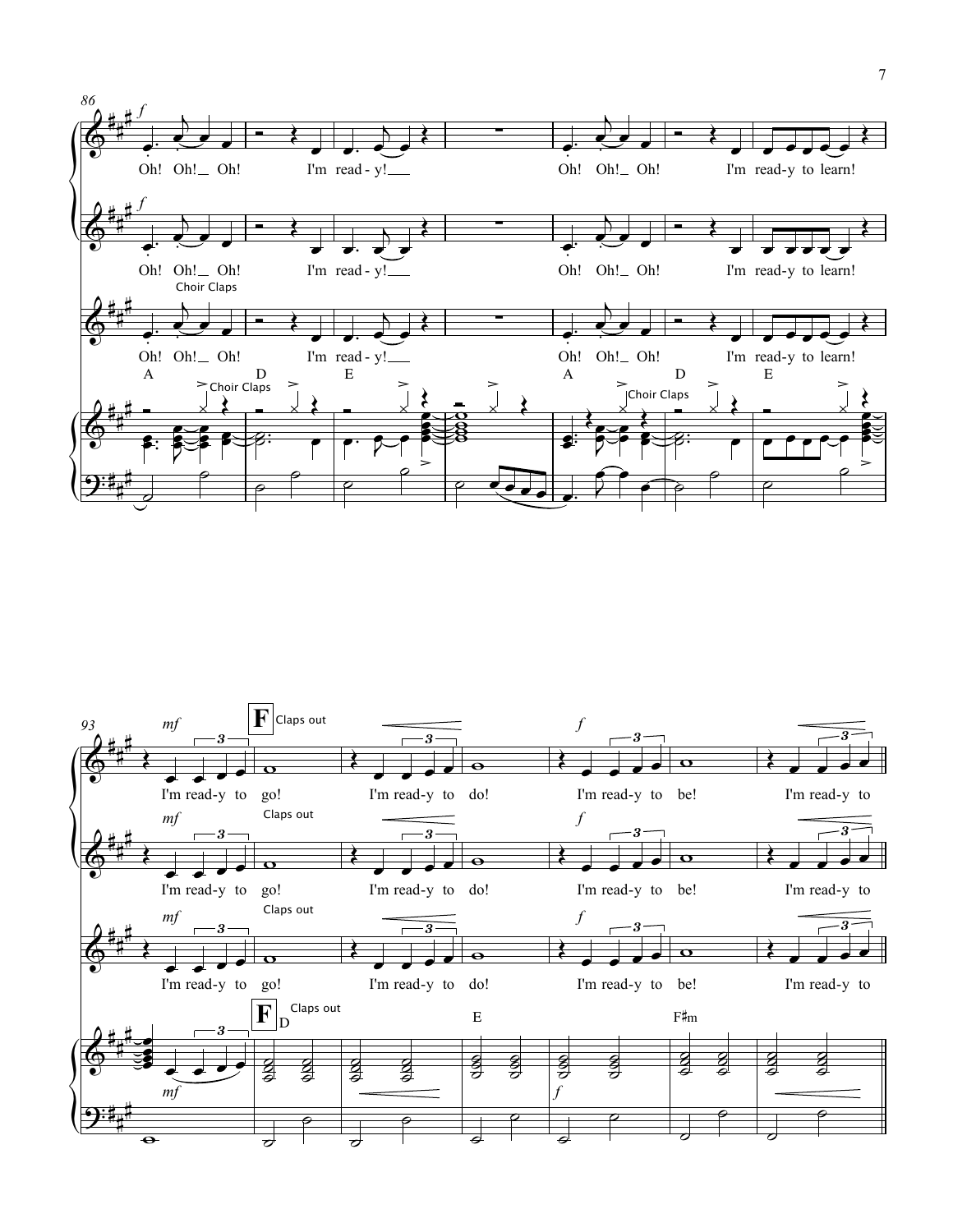